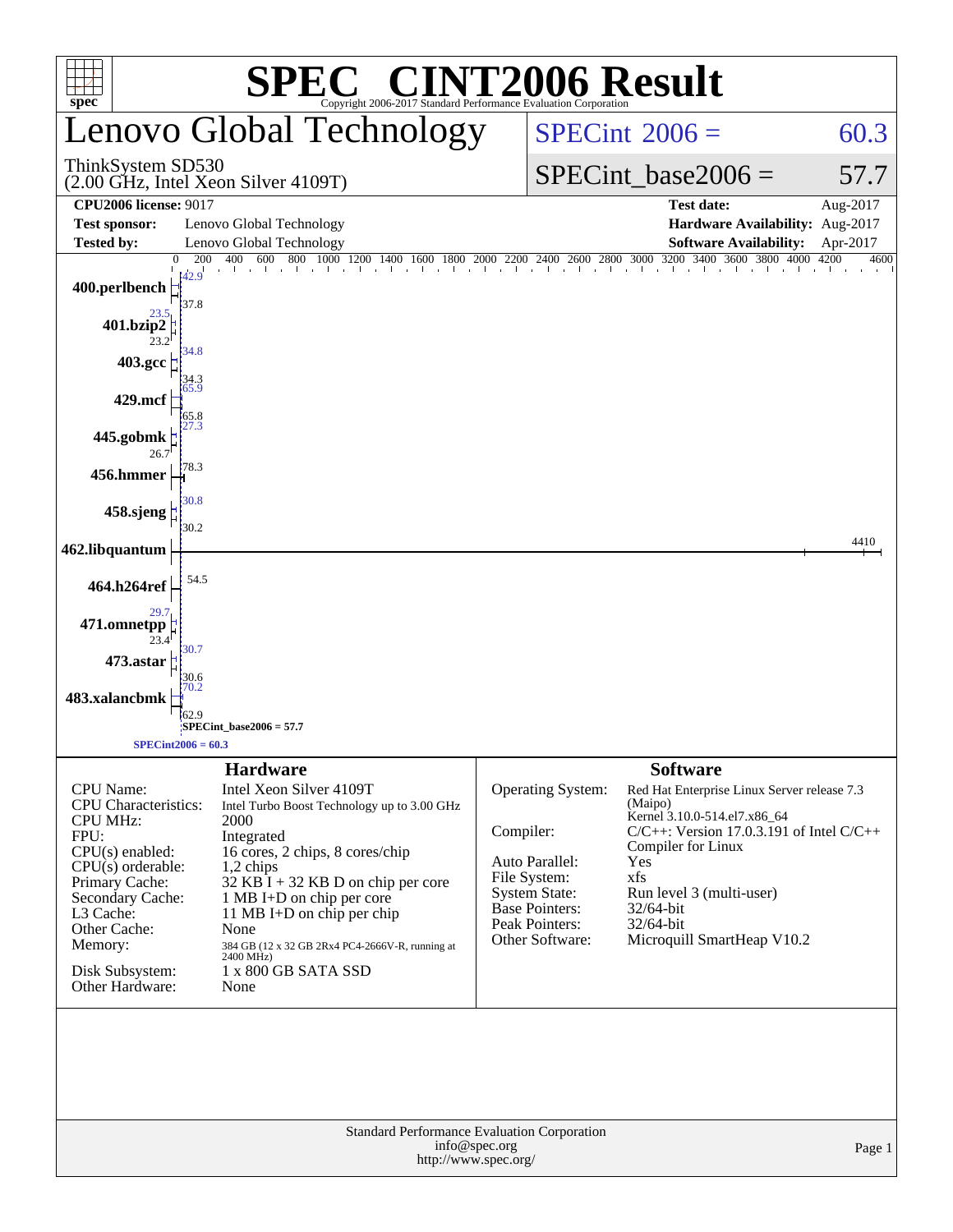

### enovo Global Technology

#### ThinkSystem SD530

(2.00 GHz, Intel Xeon Silver 4109T)

 $SPECint2006 = 60.3$  $SPECint2006 = 60.3$ 

### SPECint base2006 =  $57.7$

**[Test sponsor:](http://www.spec.org/auto/cpu2006/Docs/result-fields.html#Testsponsor)** Lenovo Global Technology **[Hardware Availability:](http://www.spec.org/auto/cpu2006/Docs/result-fields.html#HardwareAvailability)** Aug-2017

**[CPU2006 license:](http://www.spec.org/auto/cpu2006/Docs/result-fields.html#CPU2006license)** 9017 **[Test date:](http://www.spec.org/auto/cpu2006/Docs/result-fields.html#Testdate)** Aug-2017 **[Tested by:](http://www.spec.org/auto/cpu2006/Docs/result-fields.html#Testedby)** Lenovo Global Technology **[Software Availability:](http://www.spec.org/auto/cpu2006/Docs/result-fields.html#SoftwareAvailability)** Apr-2017

#### **[Results Table](http://www.spec.org/auto/cpu2006/Docs/result-fields.html#ResultsTable)**

|                                                                                                          | <b>Base</b>    |              |                |       |                | <b>Peak</b> |                |              |                |              |                |              |
|----------------------------------------------------------------------------------------------------------|----------------|--------------|----------------|-------|----------------|-------------|----------------|--------------|----------------|--------------|----------------|--------------|
| <b>Benchmark</b>                                                                                         | <b>Seconds</b> | <b>Ratio</b> | <b>Seconds</b> | Ratio | <b>Seconds</b> | Ratio       | <b>Seconds</b> | <b>Ratio</b> | <b>Seconds</b> | <b>Ratio</b> | <b>Seconds</b> | <b>Ratio</b> |
| $ 400$ .perlbench                                                                                        | 259            | 37.7         | 258            | 37.9  | 259            | 37.8        | 227            | 43.0         | 228            | 42.9         | 228            | 42.9         |
| 401.bzip2                                                                                                | 415            | 23.2         | 416            | 23.2  | 416            | 23.2        | 411            | 23.5         | 411            | 23.5         | 410            | 23.5         |
| $403.\mathrm{gcc}$                                                                                       | 235            | 34.3         | 235            | 34.3  | 235            | 34.2        | 232            | 34.8         | 231            | 34.8         | 232            | 34.7         |
| $429$ mcf                                                                                                | 138            | 65.9         | 139            | 65.8  | 141            | 64.8        | 140            | 65.1         | 138            | 65.9         | 138            | 66.0         |
| $445$ .gobmk                                                                                             | 394            | 26.6         | 393            | 26.7  | <u>393</u>     | 26.7        | 385            | 27.3         | 385            | 27.3         | 385            | 27.2         |
| $456.$ hmmer                                                                                             | 120            | 77.9         | 119            | 78.3  | 119            | 78.4        | 120            | 77.9         | <u>119</u>     | 78.3         | 119            | 78.4         |
| $458$ .sjeng                                                                                             | 401            | 30.2         | 401            | 30.2  | 401            | 30.2        | 393            | 30.8         | 393            | 30.8         | 393            | 30.8         |
| 462.libquantum                                                                                           | 4.58           | 4530         | 5.13           | 4040  | 4.69           | 4410        | 4.58           | 4530         | 5.13           | 4040         | 4.69           | 4410         |
| 464.h264ref                                                                                              | 406            | 54.5         | 407            | 54.4  | 406            | 54.6        | 406            | 54.5         | 407            | 54.4         | 406            | 54.6         |
| 471.omnetpp                                                                                              | 267            | 23.4         | 267            | 23.4  | 267            | 23.4        | 210            | 29.8         | 211            | 29.6         | <b>210</b>     | 29.7         |
| $473$ . astar                                                                                            | 229            | 30.6         | 229            | 30.6  | 230            | 30.5        | 231            | 30.4         | 229            | 30.7         | 229            | 30.7         |
| 483.xalancbmk                                                                                            | 110            | 63.0         | 110            | 62.9  | 110            | 62.9        | 98.5           | 70.1         | 97.9           | 70.5         | 98.2           | 70.2         |
| Results appear in the order in which they were run. Bold underlined text indicates a median measurement. |                |              |                |       |                |             |                |              |                |              |                |              |

#### **[Submit Notes](http://www.spec.org/auto/cpu2006/Docs/result-fields.html#SubmitNotes)**

The config file option 'submit' was used.

### **[Operating System Notes](http://www.spec.org/auto/cpu2006/Docs/result-fields.html#OperatingSystemNotes)**

Stack size set to unlimited using "ulimit -s unlimited"

### **[Platform Notes](http://www.spec.org/auto/cpu2006/Docs/result-fields.html#PlatformNotes)**

BIOS Configuration: Choose Operating Mode set to Maximum Performance LLC dead line alloc set to Disable Hyper-Threading set to Disable Sysinfo program /home/cpu2006-1.2-ic17.0u3/config/sysinfo.rev6993 Revision 6993 of 2015-11-06 (b5e8d4b4eb51ed28d7f98696cbe290c1) running on Stark-node-02 Sun Aug 13 03:16:34 2017

 This section contains SUT (System Under Test) info as seen by some common utilities. To remove or add to this section, see: <http://www.spec.org/cpu2006/Docs/config.html#sysinfo>

 From /proc/cpuinfo model name : Intel(R) Xeon(R) Silver 4109T CPU @ 2.00GHz 2 "physical id"s (chips) 16 "processors" cores, siblings (Caution: counting these is hw and system dependent. The following excerpts from /proc/cpuinfo might not be reliable. Use with caution.)

Continued on next page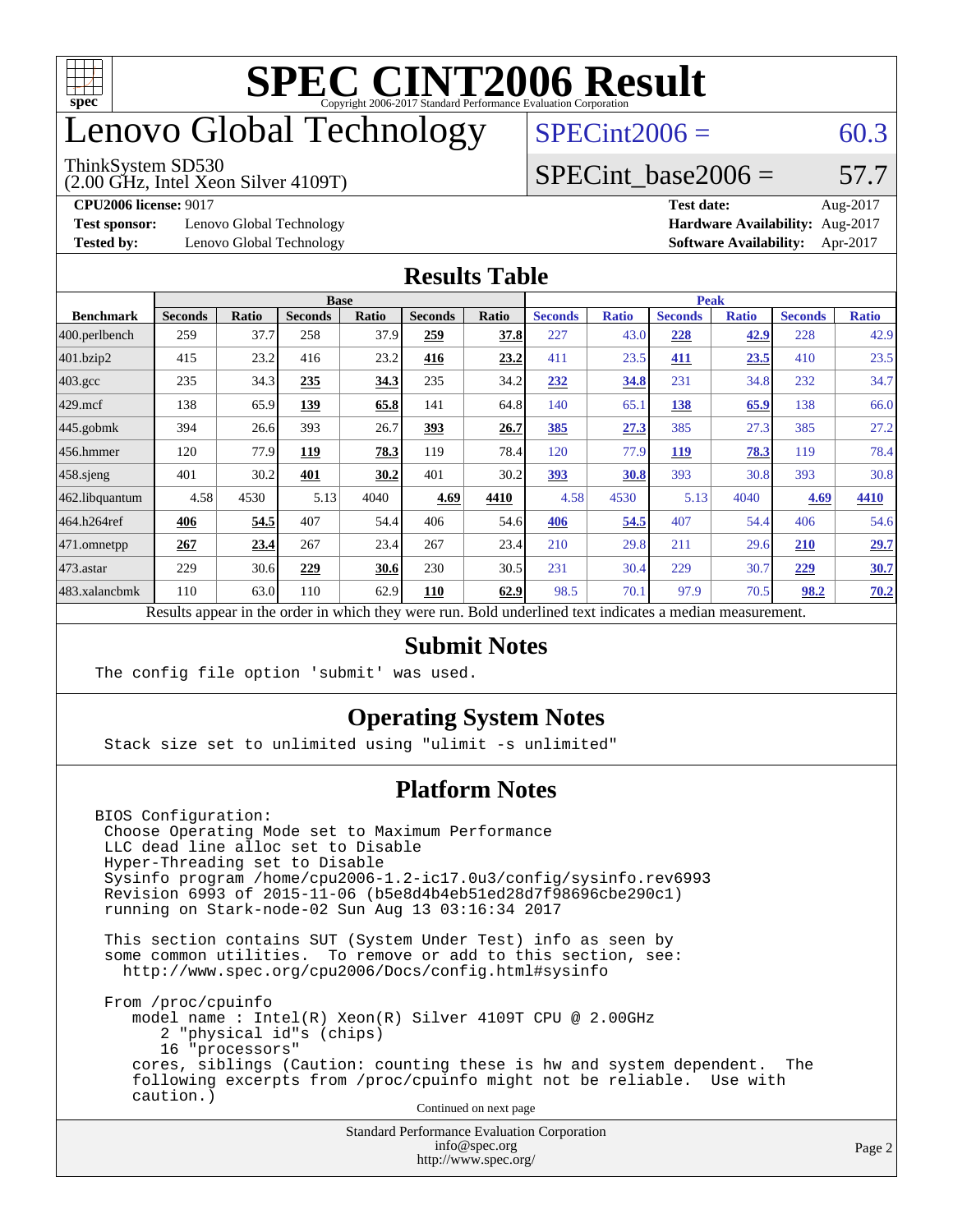

### Lenovo Global Technology

(2.00 GHz, Intel Xeon Silver 4109T) ThinkSystem SD530

 $SPECint2006 = 60.3$  $SPECint2006 = 60.3$ 

 $SPECTnt\_base2006 = 57.7$ 

**[Test sponsor:](http://www.spec.org/auto/cpu2006/Docs/result-fields.html#Testsponsor)** Lenovo Global Technology **[Hardware Availability:](http://www.spec.org/auto/cpu2006/Docs/result-fields.html#HardwareAvailability)** Aug-2017 **[Tested by:](http://www.spec.org/auto/cpu2006/Docs/result-fields.html#Testedby)** Lenovo Global Technology **[Software Availability:](http://www.spec.org/auto/cpu2006/Docs/result-fields.html#SoftwareAvailability)** Apr-2017

**[CPU2006 license:](http://www.spec.org/auto/cpu2006/Docs/result-fields.html#CPU2006license)** 9017 **[Test date:](http://www.spec.org/auto/cpu2006/Docs/result-fields.html#Testdate)** Aug-2017

### **[Platform Notes \(Continued\)](http://www.spec.org/auto/cpu2006/Docs/result-fields.html#PlatformNotes)**

| Standard Performance Evaluation Corporation<br>info@spec.org                                                                                                                                                                                                                                                                                                                                                                                                                                       | Pa |
|----------------------------------------------------------------------------------------------------------------------------------------------------------------------------------------------------------------------------------------------------------------------------------------------------------------------------------------------------------------------------------------------------------------------------------------------------------------------------------------------------|----|
|                                                                                                                                                                                                                                                                                                                                                                                                                                                                                                    |    |
| (End of data from sysinfo program)                                                                                                                                                                                                                                                                                                                                                                                                                                                                 |    |
| BIOS Lenovo - [TEE113D-1.00]- 05/19/2017<br>Memory:<br>4x NO DIMM NO DIMM<br>12x Samsung M393A4K40BB2-CTD 32 GB 2 rank 2666 MHz, configured at 2400 MHz                                                                                                                                                                                                                                                                                                                                            |    |
| Warning: Use caution when you interpret this section. The 'dmidecode' program<br>reads system data which is "intended to allow hardware to be accurately<br>determined", but the intent may not be met, as there are frequent changes to<br>hardware, firmware, and the "DMTF SMBIOS" standard.                                                                                                                                                                                                    |    |
| SPEC is set to: /home/cpu2006-1.2-ic17.0u3<br>Type Size Used Avail Use% Mounted on<br>Filesystem<br>688G<br>27G 662G<br>/dev/sda4<br>xfs<br>4% /home<br>Additional information from dmidecode:                                                                                                                                                                                                                                                                                                     |    |
| run-level 3 Aug 13 03:09                                                                                                                                                                                                                                                                                                                                                                                                                                                                           |    |
| uname $-a$ :<br>Linux Stark-node-02 3.10.0-514.el7.x86_64 #1 SMP Wed Oct 19 11:24:13 EDT 2016<br>x86_64 x86_64 x86_64 GNU/Linux                                                                                                                                                                                                                                                                                                                                                                    |    |
| os-release:<br>NAME="Red Hat Enterprise Linux Server"<br>VERSION="7.3 (Maipo)"<br>ID="rhel"<br>ID_LIKE="fedora"<br>VERSION_ID="7.3"<br>PRETTY_NAME="Red Hat Enterprise Linux Server 7.3 (Maipo)"<br>ANSI COLOR="0;31"<br>CPE_NAME="cpe:/o:redhat:enterprise_linux:7.3:GA:server"<br>redhat-release: Red Hat Enterprise Linux Server release 7.3 (Maipo)<br>system-release: Red Hat Enterprise Linux Server release 7.3 (Maipo)<br>system-release-cpe: cpe:/o:redhat:enterprise_linux:7.3:ga:server |    |
| From /proc/meminfo<br>MemTotal:<br>395751076 kB<br>HugePages_Total:<br>0<br>Hugepagesize: 2048 kB<br>From /etc/*release* /etc/*version*                                                                                                                                                                                                                                                                                                                                                            |    |
| cpu cores $: 8$<br>siblings : 8<br>physical 0: cores 0 1 2 3 4 5 6 7<br>physical 1: cores 0 1 2 3 4 5 6 7<br>cache size : 11264 KB                                                                                                                                                                                                                                                                                                                                                                 |    |

<http://www.spec.org/>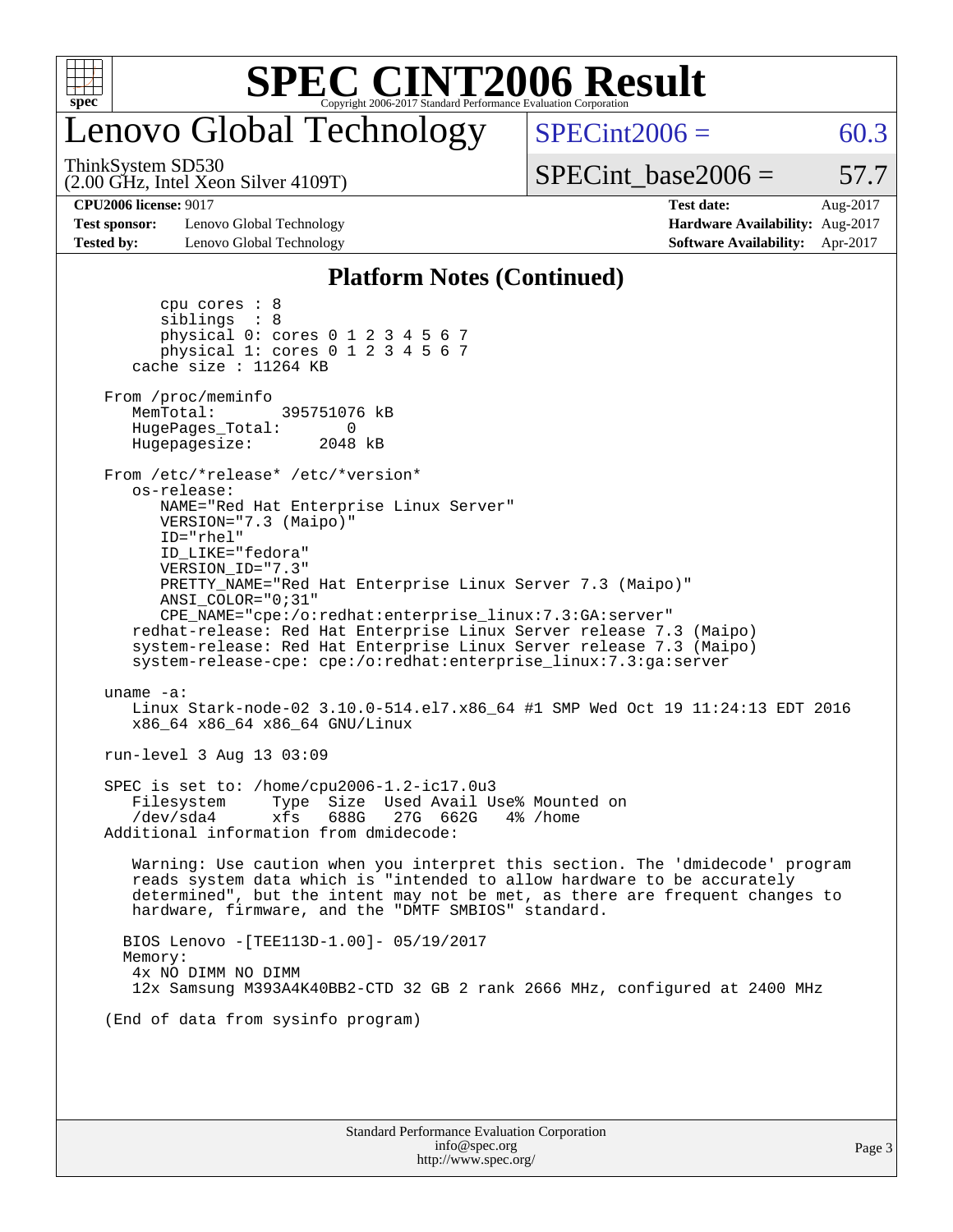

### enovo Global Technology

 $SPECint2006 = 60.3$  $SPECint2006 = 60.3$ 

(2.00 GHz, Intel Xeon Silver 4109T) ThinkSystem SD530

SPECint base2006 =  $57.7$ 

**[Test sponsor:](http://www.spec.org/auto/cpu2006/Docs/result-fields.html#Testsponsor)** Lenovo Global Technology **[Hardware Availability:](http://www.spec.org/auto/cpu2006/Docs/result-fields.html#HardwareAvailability)** Aug-2017 **[Tested by:](http://www.spec.org/auto/cpu2006/Docs/result-fields.html#Testedby)** Lenovo Global Technology **[Software Availability:](http://www.spec.org/auto/cpu2006/Docs/result-fields.html#SoftwareAvailability)** Apr-2017

**[CPU2006 license:](http://www.spec.org/auto/cpu2006/Docs/result-fields.html#CPU2006license)** 9017 **[Test date:](http://www.spec.org/auto/cpu2006/Docs/result-fields.html#Testdate)** Aug-2017

#### **[General Notes](http://www.spec.org/auto/cpu2006/Docs/result-fields.html#GeneralNotes)**

Environment variables set by runspec before the start of the run: KMP AFFINITY = "granularity=fine, compact,  $0,3$ " LD\_LIBRARY\_PATH = "/home/cpu2006-1.2-ic17.0u3/lib/ia32:/home/cpu2006-1.2-ic17.0u3/lib/intel64:/home/cpu2006-1.2-ic17.0u3/sh10.2" OMP\_NUM\_THREADS = "16"

 Binaries compiled on a system with 1x Intel Core i7-4790 CPU + 32GB RAM memory using Redhat Enterprise Linux 7.2 Transparent Huge Pages enabled by default. Filesystem page cache cleared with: shell invocation of 'sync; echo 3 > /proc/sys/vm/drop\_caches' prior to run

### **[Base Compiler Invocation](http://www.spec.org/auto/cpu2006/Docs/result-fields.html#BaseCompilerInvocation)**

[C benchmarks](http://www.spec.org/auto/cpu2006/Docs/result-fields.html#Cbenchmarks): [icc -m64](http://www.spec.org/cpu2006/results/res2017q4/cpu2006-20170918-49610.flags.html#user_CCbase_intel_icc_64bit_bda6cc9af1fdbb0edc3795bac97ada53)

[C++ benchmarks:](http://www.spec.org/auto/cpu2006/Docs/result-fields.html#CXXbenchmarks) [icpc -m64](http://www.spec.org/cpu2006/results/res2017q4/cpu2006-20170918-49610.flags.html#user_CXXbase_intel_icpc_64bit_fc66a5337ce925472a5c54ad6a0de310)

### **[Base Portability Flags](http://www.spec.org/auto/cpu2006/Docs/result-fields.html#BasePortabilityFlags)**

 400.perlbench: [-DSPEC\\_CPU\\_LP64](http://www.spec.org/cpu2006/results/res2017q4/cpu2006-20170918-49610.flags.html#b400.perlbench_basePORTABILITY_DSPEC_CPU_LP64) [-DSPEC\\_CPU\\_LINUX\\_X64](http://www.spec.org/cpu2006/results/res2017q4/cpu2006-20170918-49610.flags.html#b400.perlbench_baseCPORTABILITY_DSPEC_CPU_LINUX_X64) 401.bzip2: [-DSPEC\\_CPU\\_LP64](http://www.spec.org/cpu2006/results/res2017q4/cpu2006-20170918-49610.flags.html#suite_basePORTABILITY401_bzip2_DSPEC_CPU_LP64) 403.gcc: [-DSPEC\\_CPU\\_LP64](http://www.spec.org/cpu2006/results/res2017q4/cpu2006-20170918-49610.flags.html#suite_basePORTABILITY403_gcc_DSPEC_CPU_LP64) 429.mcf: [-DSPEC\\_CPU\\_LP64](http://www.spec.org/cpu2006/results/res2017q4/cpu2006-20170918-49610.flags.html#suite_basePORTABILITY429_mcf_DSPEC_CPU_LP64) 445.gobmk: [-DSPEC\\_CPU\\_LP64](http://www.spec.org/cpu2006/results/res2017q4/cpu2006-20170918-49610.flags.html#suite_basePORTABILITY445_gobmk_DSPEC_CPU_LP64) 456.hmmer: [-DSPEC\\_CPU\\_LP64](http://www.spec.org/cpu2006/results/res2017q4/cpu2006-20170918-49610.flags.html#suite_basePORTABILITY456_hmmer_DSPEC_CPU_LP64) 458.sjeng: [-DSPEC\\_CPU\\_LP64](http://www.spec.org/cpu2006/results/res2017q4/cpu2006-20170918-49610.flags.html#suite_basePORTABILITY458_sjeng_DSPEC_CPU_LP64) 462.libquantum: [-DSPEC\\_CPU\\_LP64](http://www.spec.org/cpu2006/results/res2017q4/cpu2006-20170918-49610.flags.html#suite_basePORTABILITY462_libquantum_DSPEC_CPU_LP64) [-DSPEC\\_CPU\\_LINUX](http://www.spec.org/cpu2006/results/res2017q4/cpu2006-20170918-49610.flags.html#b462.libquantum_baseCPORTABILITY_DSPEC_CPU_LINUX) 464.h264ref: [-DSPEC\\_CPU\\_LP64](http://www.spec.org/cpu2006/results/res2017q4/cpu2006-20170918-49610.flags.html#suite_basePORTABILITY464_h264ref_DSPEC_CPU_LP64) 471.omnetpp: [-DSPEC\\_CPU\\_LP64](http://www.spec.org/cpu2006/results/res2017q4/cpu2006-20170918-49610.flags.html#suite_basePORTABILITY471_omnetpp_DSPEC_CPU_LP64) 473.astar: [-DSPEC\\_CPU\\_LP64](http://www.spec.org/cpu2006/results/res2017q4/cpu2006-20170918-49610.flags.html#suite_basePORTABILITY473_astar_DSPEC_CPU_LP64) 483.xalancbmk: [-DSPEC\\_CPU\\_LP64](http://www.spec.org/cpu2006/results/res2017q4/cpu2006-20170918-49610.flags.html#suite_basePORTABILITY483_xalancbmk_DSPEC_CPU_LP64) [-DSPEC\\_CPU\\_LINUX](http://www.spec.org/cpu2006/results/res2017q4/cpu2006-20170918-49610.flags.html#b483.xalancbmk_baseCXXPORTABILITY_DSPEC_CPU_LINUX)

### **[Base Optimization Flags](http://www.spec.org/auto/cpu2006/Docs/result-fields.html#BaseOptimizationFlags)**

[C benchmarks](http://www.spec.org/auto/cpu2006/Docs/result-fields.html#Cbenchmarks):

[-xCORE-AVX2](http://www.spec.org/cpu2006/results/res2017q4/cpu2006-20170918-49610.flags.html#user_CCbase_f-xCORE-AVX2) [-ipo](http://www.spec.org/cpu2006/results/res2017q4/cpu2006-20170918-49610.flags.html#user_CCbase_f-ipo) [-O3](http://www.spec.org/cpu2006/results/res2017q4/cpu2006-20170918-49610.flags.html#user_CCbase_f-O3) [-no-prec-div](http://www.spec.org/cpu2006/results/res2017q4/cpu2006-20170918-49610.flags.html#user_CCbase_f-no-prec-div) [-parallel](http://www.spec.org/cpu2006/results/res2017q4/cpu2006-20170918-49610.flags.html#user_CCbase_f-parallel) [-qopt-prefetch](http://www.spec.org/cpu2006/results/res2017q4/cpu2006-20170918-49610.flags.html#user_CCbase_f-qopt-prefetch) [-auto-p32](http://www.spec.org/cpu2006/results/res2017q4/cpu2006-20170918-49610.flags.html#user_CCbase_f-auto-p32)

[C++ benchmarks:](http://www.spec.org/auto/cpu2006/Docs/result-fields.html#CXXbenchmarks)

[-xCORE-AVX2](http://www.spec.org/cpu2006/results/res2017q4/cpu2006-20170918-49610.flags.html#user_CXXbase_f-xCORE-AVX2) [-ipo](http://www.spec.org/cpu2006/results/res2017q4/cpu2006-20170918-49610.flags.html#user_CXXbase_f-ipo) [-O3](http://www.spec.org/cpu2006/results/res2017q4/cpu2006-20170918-49610.flags.html#user_CXXbase_f-O3) [-no-prec-div](http://www.spec.org/cpu2006/results/res2017q4/cpu2006-20170918-49610.flags.html#user_CXXbase_f-no-prec-div) [-qopt-prefetch](http://www.spec.org/cpu2006/results/res2017q4/cpu2006-20170918-49610.flags.html#user_CXXbase_f-qopt-prefetch) [-auto-p32](http://www.spec.org/cpu2006/results/res2017q4/cpu2006-20170918-49610.flags.html#user_CXXbase_f-auto-p32) [-Wl,-z,muldefs](http://www.spec.org/cpu2006/results/res2017q4/cpu2006-20170918-49610.flags.html#user_CXXbase_link_force_multiple1_74079c344b956b9658436fd1b6dd3a8a) [-L/sh10.2 -lsmartheap64](http://www.spec.org/cpu2006/results/res2017q4/cpu2006-20170918-49610.flags.html#user_CXXbase_SmartHeap64_63911d860fc08c15fa1d5bf319b9d8d5)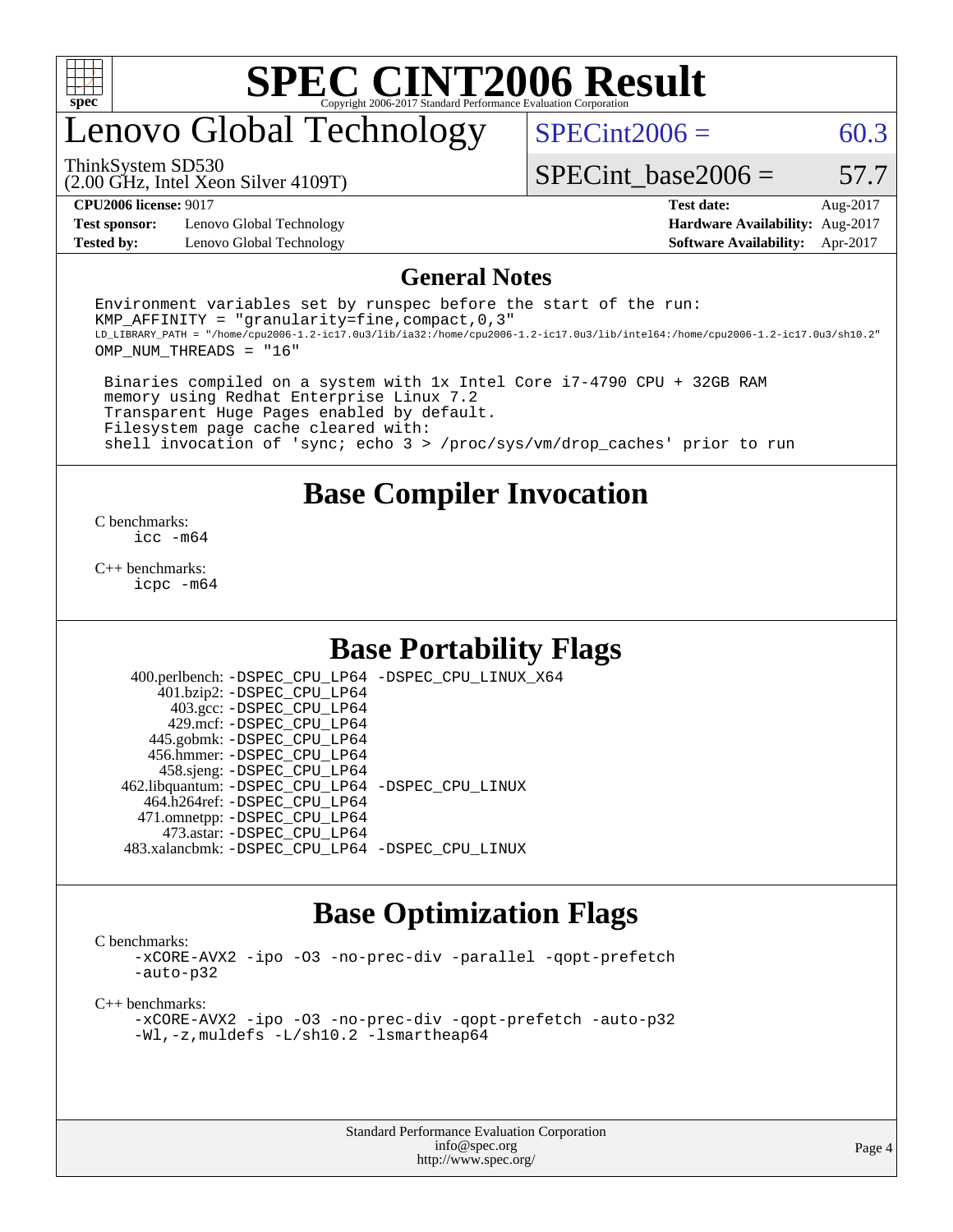

### enovo Global Technology

ThinkSystem SD530

 $SPECint2006 = 60.3$  $SPECint2006 = 60.3$ 

(2.00 GHz, Intel Xeon Silver 4109T)

SPECint base2006 =  $57.7$ 

**[Test sponsor:](http://www.spec.org/auto/cpu2006/Docs/result-fields.html#Testsponsor)** Lenovo Global Technology **[Hardware Availability:](http://www.spec.org/auto/cpu2006/Docs/result-fields.html#HardwareAvailability)** Aug-2017 **[Tested by:](http://www.spec.org/auto/cpu2006/Docs/result-fields.html#Testedby)** Lenovo Global Technology **[Software Availability:](http://www.spec.org/auto/cpu2006/Docs/result-fields.html#SoftwareAvailability)** Apr-2017

**[CPU2006 license:](http://www.spec.org/auto/cpu2006/Docs/result-fields.html#CPU2006license)** 9017 **[Test date:](http://www.spec.org/auto/cpu2006/Docs/result-fields.html#Testdate)** Aug-2017

### **[Base Other Flags](http://www.spec.org/auto/cpu2006/Docs/result-fields.html#BaseOtherFlags)**

[C benchmarks](http://www.spec.org/auto/cpu2006/Docs/result-fields.html#Cbenchmarks):

403.gcc: [-Dalloca=\\_alloca](http://www.spec.org/cpu2006/results/res2017q4/cpu2006-20170918-49610.flags.html#b403.gcc_baseEXTRA_CFLAGS_Dalloca_be3056838c12de2578596ca5467af7f3)

### **[Peak Compiler Invocation](http://www.spec.org/auto/cpu2006/Docs/result-fields.html#PeakCompilerInvocation)**

[C benchmarks \(except as noted below\)](http://www.spec.org/auto/cpu2006/Docs/result-fields.html#Cbenchmarksexceptasnotedbelow):

[icc -m64](http://www.spec.org/cpu2006/results/res2017q4/cpu2006-20170918-49610.flags.html#user_CCpeak_intel_icc_64bit_bda6cc9af1fdbb0edc3795bac97ada53)

400.perlbench: [icc -m32 -L/opt/intel/compilers\\_and\\_libraries\\_2017/linux/lib/ia32](http://www.spec.org/cpu2006/results/res2017q4/cpu2006-20170918-49610.flags.html#user_peakCCLD400_perlbench_intel_icc_c29f3ff5a7ed067b11e4ec10a03f03ae)

445.gobmk: [icc -m32 -L/opt/intel/compilers\\_and\\_libraries\\_2017/linux/lib/ia32](http://www.spec.org/cpu2006/results/res2017q4/cpu2006-20170918-49610.flags.html#user_peakCCLD445_gobmk_intel_icc_c29f3ff5a7ed067b11e4ec10a03f03ae)

[C++ benchmarks \(except as noted below\):](http://www.spec.org/auto/cpu2006/Docs/result-fields.html#CXXbenchmarksexceptasnotedbelow)

[icc -m32 -L/opt/intel/compilers\\_and\\_libraries\\_2017/linux/lib/ia32](http://www.spec.org/cpu2006/results/res2017q4/cpu2006-20170918-49610.flags.html#user_CXXpeak_intel_icc_c29f3ff5a7ed067b11e4ec10a03f03ae)

473.astar: [icpc -m64](http://www.spec.org/cpu2006/results/res2017q4/cpu2006-20170918-49610.flags.html#user_peakCXXLD473_astar_intel_icpc_64bit_fc66a5337ce925472a5c54ad6a0de310)

### **[Peak Portability Flags](http://www.spec.org/auto/cpu2006/Docs/result-fields.html#PeakPortabilityFlags)**

 400.perlbench: [-D\\_FILE\\_OFFSET\\_BITS=64](http://www.spec.org/cpu2006/results/res2017q4/cpu2006-20170918-49610.flags.html#user_peakPORTABILITY400_perlbench_file_offset_bits_64_438cf9856305ebd76870a2c6dc2689ab) [-DSPEC\\_CPU\\_LINUX\\_IA32](http://www.spec.org/cpu2006/results/res2017q4/cpu2006-20170918-49610.flags.html#b400.perlbench_peakCPORTABILITY_DSPEC_CPU_LINUX_IA32) 401.bzip2: [-DSPEC\\_CPU\\_LP64](http://www.spec.org/cpu2006/results/res2017q4/cpu2006-20170918-49610.flags.html#suite_peakPORTABILITY401_bzip2_DSPEC_CPU_LP64) 403.gcc: [-DSPEC\\_CPU\\_LP64](http://www.spec.org/cpu2006/results/res2017q4/cpu2006-20170918-49610.flags.html#suite_peakPORTABILITY403_gcc_DSPEC_CPU_LP64) 429.mcf: [-DSPEC\\_CPU\\_LP64](http://www.spec.org/cpu2006/results/res2017q4/cpu2006-20170918-49610.flags.html#suite_peakPORTABILITY429_mcf_DSPEC_CPU_LP64) 445.gobmk: [-D\\_FILE\\_OFFSET\\_BITS=64](http://www.spec.org/cpu2006/results/res2017q4/cpu2006-20170918-49610.flags.html#user_peakPORTABILITY445_gobmk_file_offset_bits_64_438cf9856305ebd76870a2c6dc2689ab) 456.hmmer: [-DSPEC\\_CPU\\_LP64](http://www.spec.org/cpu2006/results/res2017q4/cpu2006-20170918-49610.flags.html#suite_peakPORTABILITY456_hmmer_DSPEC_CPU_LP64) 458.sjeng: [-DSPEC\\_CPU\\_LP64](http://www.spec.org/cpu2006/results/res2017q4/cpu2006-20170918-49610.flags.html#suite_peakPORTABILITY458_sjeng_DSPEC_CPU_LP64) 462.libquantum: [-DSPEC\\_CPU\\_LP64](http://www.spec.org/cpu2006/results/res2017q4/cpu2006-20170918-49610.flags.html#suite_peakPORTABILITY462_libquantum_DSPEC_CPU_LP64) [-DSPEC\\_CPU\\_LINUX](http://www.spec.org/cpu2006/results/res2017q4/cpu2006-20170918-49610.flags.html#b462.libquantum_peakCPORTABILITY_DSPEC_CPU_LINUX) 464.h264ref: [-DSPEC\\_CPU\\_LP64](http://www.spec.org/cpu2006/results/res2017q4/cpu2006-20170918-49610.flags.html#suite_peakPORTABILITY464_h264ref_DSPEC_CPU_LP64) 471.omnetpp: [-D\\_FILE\\_OFFSET\\_BITS=64](http://www.spec.org/cpu2006/results/res2017q4/cpu2006-20170918-49610.flags.html#user_peakPORTABILITY471_omnetpp_file_offset_bits_64_438cf9856305ebd76870a2c6dc2689ab) 473.astar: [-DSPEC\\_CPU\\_LP64](http://www.spec.org/cpu2006/results/res2017q4/cpu2006-20170918-49610.flags.html#suite_peakPORTABILITY473_astar_DSPEC_CPU_LP64) 483.xalancbmk: [-D\\_FILE\\_OFFSET\\_BITS=64](http://www.spec.org/cpu2006/results/res2017q4/cpu2006-20170918-49610.flags.html#user_peakPORTABILITY483_xalancbmk_file_offset_bits_64_438cf9856305ebd76870a2c6dc2689ab) [-DSPEC\\_CPU\\_LINUX](http://www.spec.org/cpu2006/results/res2017q4/cpu2006-20170918-49610.flags.html#b483.xalancbmk_peakCXXPORTABILITY_DSPEC_CPU_LINUX)

### **[Peak Optimization Flags](http://www.spec.org/auto/cpu2006/Docs/result-fields.html#PeakOptimizationFlags)**

[C benchmarks](http://www.spec.org/auto/cpu2006/Docs/result-fields.html#Cbenchmarks):

 400.perlbench: [-prof-gen](http://www.spec.org/cpu2006/results/res2017q4/cpu2006-20170918-49610.flags.html#user_peakPASS1_CFLAGSPASS1_LDCFLAGS400_perlbench_prof_gen_e43856698f6ca7b7e442dfd80e94a8fc)(pass 1) [-prof-use](http://www.spec.org/cpu2006/results/res2017q4/cpu2006-20170918-49610.flags.html#user_peakPASS2_CFLAGSPASS2_LDCFLAGS400_perlbench_prof_use_bccf7792157ff70d64e32fe3e1250b55)(pass 2) [-xCORE-AVX2](http://www.spec.org/cpu2006/results/res2017q4/cpu2006-20170918-49610.flags.html#user_peakPASS2_CFLAGSPASS2_LDCFLAGS400_perlbench_f-xCORE-AVX2)(pass 2) [-par-num-threads=1](http://www.spec.org/cpu2006/results/res2017q4/cpu2006-20170918-49610.flags.html#user_peakPASS1_CFLAGSPASS1_LDCFLAGS400_perlbench_par_num_threads_786a6ff141b4e9e90432e998842df6c2)(pass 1) [-ipo](http://www.spec.org/cpu2006/results/res2017q4/cpu2006-20170918-49610.flags.html#user_peakPASS2_CFLAGSPASS2_LDCFLAGS400_perlbench_f-ipo)(pass 2) [-O3](http://www.spec.org/cpu2006/results/res2017q4/cpu2006-20170918-49610.flags.html#user_peakPASS2_CFLAGSPASS2_LDCFLAGS400_perlbench_f-O3)(pass 2) [-no-prec-div](http://www.spec.org/cpu2006/results/res2017q4/cpu2006-20170918-49610.flags.html#user_peakPASS2_CFLAGSPASS2_LDCFLAGS400_perlbench_f-no-prec-div)(pass 2) [-qopt-prefetch](http://www.spec.org/cpu2006/results/res2017q4/cpu2006-20170918-49610.flags.html#user_peakCOPTIMIZE400_perlbench_f-qopt-prefetch)

 401.bzip2: [-prof-gen](http://www.spec.org/cpu2006/results/res2017q4/cpu2006-20170918-49610.flags.html#user_peakPASS1_CFLAGSPASS1_LDCFLAGS401_bzip2_prof_gen_e43856698f6ca7b7e442dfd80e94a8fc)(pass 1) [-prof-use](http://www.spec.org/cpu2006/results/res2017q4/cpu2006-20170918-49610.flags.html#user_peakPASS2_CFLAGSPASS2_LDCFLAGS401_bzip2_prof_use_bccf7792157ff70d64e32fe3e1250b55)(pass 2) [-xCORE-AVX2](http://www.spec.org/cpu2006/results/res2017q4/cpu2006-20170918-49610.flags.html#user_peakPASS2_CFLAGSPASS2_LDCFLAGS401_bzip2_f-xCORE-AVX2)(pass 2)  $-par-num-threads=1(pass 1) -ipo(pass 2) -O3(pass 2)$  $-par-num-threads=1(pass 1) -ipo(pass 2) -O3(pass 2)$  $-par-num-threads=1(pass 1) -ipo(pass 2) -O3(pass 2)$  $-par-num-threads=1(pass 1) -ipo(pass 2) -O3(pass 2)$  $-par-num-threads=1(pass 1) -ipo(pass 2) -O3(pass 2)$  $-par-num-threads=1(pass 1) -ipo(pass 2) -O3(pass 2)$ [-no-prec-div](http://www.spec.org/cpu2006/results/res2017q4/cpu2006-20170918-49610.flags.html#user_peakCOPTIMIZEPASS2_CFLAGSPASS2_LDCFLAGS401_bzip2_f-no-prec-div) [-auto-ilp32](http://www.spec.org/cpu2006/results/res2017q4/cpu2006-20170918-49610.flags.html#user_peakCOPTIMIZE401_bzip2_f-auto-ilp32) [-qopt-prefetch](http://www.spec.org/cpu2006/results/res2017q4/cpu2006-20170918-49610.flags.html#user_peakCOPTIMIZE401_bzip2_f-qopt-prefetch)

Continued on next page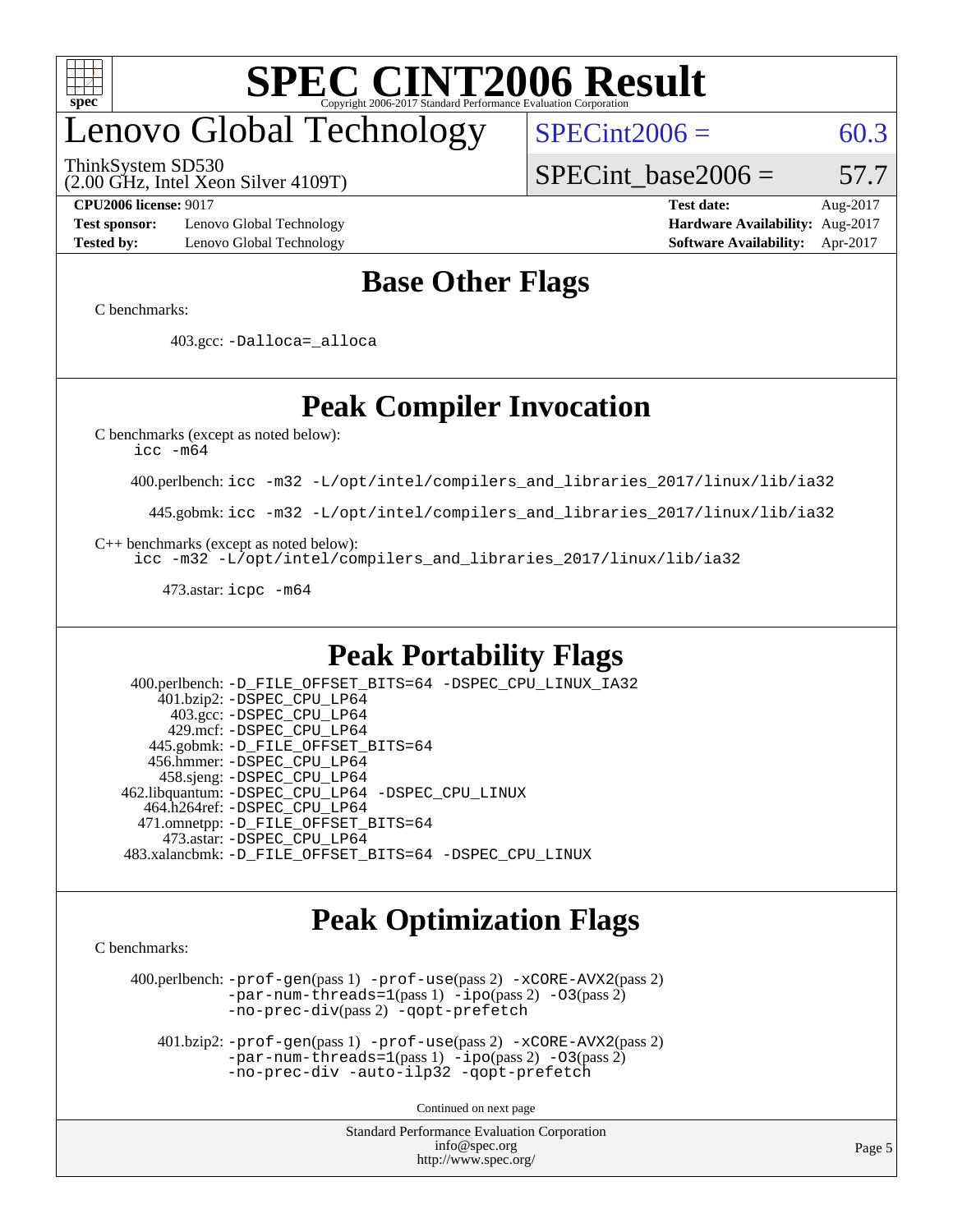

### enovo Global Technology

ThinkSystem SD530

 $SPECint2006 = 60.3$  $SPECint2006 = 60.3$ 

(2.00 GHz, Intel Xeon Silver 4109T)

SPECint base2006 =  $57.7$ 

**[Test sponsor:](http://www.spec.org/auto/cpu2006/Docs/result-fields.html#Testsponsor)** Lenovo Global Technology **[Hardware Availability:](http://www.spec.org/auto/cpu2006/Docs/result-fields.html#HardwareAvailability)** Aug-2017 **[Tested by:](http://www.spec.org/auto/cpu2006/Docs/result-fields.html#Testedby)** Lenovo Global Technology **[Software Availability:](http://www.spec.org/auto/cpu2006/Docs/result-fields.html#SoftwareAvailability)** Apr-2017

**[CPU2006 license:](http://www.spec.org/auto/cpu2006/Docs/result-fields.html#CPU2006license)** 9017 **[Test date:](http://www.spec.org/auto/cpu2006/Docs/result-fields.html#Testdate)** Aug-2017

### **[Peak Optimization Flags \(Continued\)](http://www.spec.org/auto/cpu2006/Docs/result-fields.html#PeakOptimizationFlags)**

 403.gcc: [-xCORE-AVX2](http://www.spec.org/cpu2006/results/res2017q4/cpu2006-20170918-49610.flags.html#user_peakOPTIMIZE403_gcc_f-xCORE-AVX2) [-ipo](http://www.spec.org/cpu2006/results/res2017q4/cpu2006-20170918-49610.flags.html#user_peakOPTIMIZE403_gcc_f-ipo) [-O3](http://www.spec.org/cpu2006/results/res2017q4/cpu2006-20170918-49610.flags.html#user_peakOPTIMIZE403_gcc_f-O3) [-no-prec-div](http://www.spec.org/cpu2006/results/res2017q4/cpu2006-20170918-49610.flags.html#user_peakOPTIMIZE403_gcc_f-no-prec-div) [-inline-calloc](http://www.spec.org/cpu2006/results/res2017q4/cpu2006-20170918-49610.flags.html#user_peakCOPTIMIZE403_gcc_f-inline-calloc) [-qopt-malloc-options=3](http://www.spec.org/cpu2006/results/res2017q4/cpu2006-20170918-49610.flags.html#user_peakCOPTIMIZE403_gcc_f-qopt-malloc-options_0fcb435012e78f27d57f473818e45fe4) [-auto-ilp32](http://www.spec.org/cpu2006/results/res2017q4/cpu2006-20170918-49610.flags.html#user_peakCOPTIMIZE403_gcc_f-auto-ilp32) 429.mcf: [-xCORE-AVX2](http://www.spec.org/cpu2006/results/res2017q4/cpu2006-20170918-49610.flags.html#user_peakOPTIMIZE429_mcf_f-xCORE-AVX2) [-ipo](http://www.spec.org/cpu2006/results/res2017q4/cpu2006-20170918-49610.flags.html#user_peakOPTIMIZE429_mcf_f-ipo) [-O3](http://www.spec.org/cpu2006/results/res2017q4/cpu2006-20170918-49610.flags.html#user_peakOPTIMIZE429_mcf_f-O3) [-no-prec-div](http://www.spec.org/cpu2006/results/res2017q4/cpu2006-20170918-49610.flags.html#user_peakOPTIMIZE429_mcf_f-no-prec-div) [-parallel](http://www.spec.org/cpu2006/results/res2017q4/cpu2006-20170918-49610.flags.html#user_peakCOPTIMIZE429_mcf_f-parallel) [-qopt-prefetch](http://www.spec.org/cpu2006/results/res2017q4/cpu2006-20170918-49610.flags.html#user_peakCOPTIMIZE429_mcf_f-qopt-prefetch) [-auto-p32](http://www.spec.org/cpu2006/results/res2017q4/cpu2006-20170918-49610.flags.html#user_peakCOPTIMIZE429_mcf_f-auto-p32) 445.gobmk: [-prof-gen](http://www.spec.org/cpu2006/results/res2017q4/cpu2006-20170918-49610.flags.html#user_peakPASS1_CFLAGSPASS1_LDCFLAGS445_gobmk_prof_gen_e43856698f6ca7b7e442dfd80e94a8fc)(pass 1) [-prof-use](http://www.spec.org/cpu2006/results/res2017q4/cpu2006-20170918-49610.flags.html#user_peakPASS2_CFLAGSPASS2_LDCFLAGS445_gobmk_prof_use_bccf7792157ff70d64e32fe3e1250b55)(pass 2) [-xCORE-AVX2](http://www.spec.org/cpu2006/results/res2017q4/cpu2006-20170918-49610.flags.html#user_peakPASS2_CFLAGSPASS2_LDCFLAGS445_gobmk_f-xCORE-AVX2)(pass 2)  $-par-num-threads=1(pass 1) -ipo(pass 2) -O3(pass 2)$  $-par-num-threads=1(pass 1) -ipo(pass 2) -O3(pass 2)$  $-par-num-threads=1(pass 1) -ipo(pass 2) -O3(pass 2)$  $-par-num-threads=1(pass 1) -ipo(pass 2) -O3(pass 2)$  $-par-num-threads=1(pass 1) -ipo(pass 2) -O3(pass 2)$  $-par-num-threads=1(pass 1) -ipo(pass 2) -O3(pass 2)$ [-no-prec-div](http://www.spec.org/cpu2006/results/res2017q4/cpu2006-20170918-49610.flags.html#user_peakPASS2_CFLAGSPASS2_LDCFLAGS445_gobmk_f-no-prec-div)(pass 2) 456.hmmer: basepeak = yes 458.sjeng: [-prof-gen](http://www.spec.org/cpu2006/results/res2017q4/cpu2006-20170918-49610.flags.html#user_peakPASS1_CFLAGSPASS1_LDCFLAGS458_sjeng_prof_gen_e43856698f6ca7b7e442dfd80e94a8fc)(pass 1) [-prof-use](http://www.spec.org/cpu2006/results/res2017q4/cpu2006-20170918-49610.flags.html#user_peakPASS2_CFLAGSPASS2_LDCFLAGS458_sjeng_prof_use_bccf7792157ff70d64e32fe3e1250b55)(pass 2) [-xCORE-AVX2](http://www.spec.org/cpu2006/results/res2017q4/cpu2006-20170918-49610.flags.html#user_peakPASS2_CFLAGSPASS2_LDCFLAGS458_sjeng_f-xCORE-AVX2)(pass 2) [-par-num-threads=1](http://www.spec.org/cpu2006/results/res2017q4/cpu2006-20170918-49610.flags.html#user_peakPASS1_CFLAGSPASS1_LDCFLAGS458_sjeng_par_num_threads_786a6ff141b4e9e90432e998842df6c2)(pass 1) [-ipo](http://www.spec.org/cpu2006/results/res2017q4/cpu2006-20170918-49610.flags.html#user_peakPASS2_CFLAGSPASS2_LDCFLAGS458_sjeng_f-ipo)(pass 2) [-O3](http://www.spec.org/cpu2006/results/res2017q4/cpu2006-20170918-49610.flags.html#user_peakPASS2_CFLAGSPASS2_LDCFLAGS458_sjeng_f-O3)(pass 2) [-no-prec-div](http://www.spec.org/cpu2006/results/res2017q4/cpu2006-20170918-49610.flags.html#user_peakPASS2_CFLAGSPASS2_LDCFLAGS458_sjeng_f-no-prec-div)(pass 2) [-unroll4](http://www.spec.org/cpu2006/results/res2017q4/cpu2006-20170918-49610.flags.html#user_peakCOPTIMIZE458_sjeng_f-unroll_4e5e4ed65b7fd20bdcd365bec371b81f)  $462$ .libquantum: basepeak = yes  $464.h264$ ref: basepeak = yes [C++ benchmarks:](http://www.spec.org/auto/cpu2006/Docs/result-fields.html#CXXbenchmarks) 471.omnetpp: [-prof-gen](http://www.spec.org/cpu2006/results/res2017q4/cpu2006-20170918-49610.flags.html#user_peakPASS1_CXXFLAGSPASS1_LDCXXFLAGS471_omnetpp_prof_gen_e43856698f6ca7b7e442dfd80e94a8fc)(pass 1) [-prof-use](http://www.spec.org/cpu2006/results/res2017q4/cpu2006-20170918-49610.flags.html#user_peakPASS2_CXXFLAGSPASS2_LDCXXFLAGS471_omnetpp_prof_use_bccf7792157ff70d64e32fe3e1250b55)(pass 2) [-xCORE-AVX2](http://www.spec.org/cpu2006/results/res2017q4/cpu2006-20170918-49610.flags.html#user_peakPASS2_CXXFLAGSPASS2_LDCXXFLAGS471_omnetpp_f-xCORE-AVX2)(pass 2)  $-par-num-threads=1(pass 1) -ipo(pass 2) -O3(pass 2)$  $-par-num-threads=1(pass 1) -ipo(pass 2) -O3(pass 2)$  $-par-num-threads=1(pass 1) -ipo(pass 2) -O3(pass 2)$  $-par-num-threads=1(pass 1) -ipo(pass 2) -O3(pass 2)$  $-par-num-threads=1(pass 1) -ipo(pass 2) -O3(pass 2)$  $-par-num-threads=1(pass 1) -ipo(pass 2) -O3(pass 2)$ [-no-prec-div](http://www.spec.org/cpu2006/results/res2017q4/cpu2006-20170918-49610.flags.html#user_peakPASS2_CXXFLAGSPASS2_LDCXXFLAGS471_omnetpp_f-no-prec-div)(pass 2) [-qopt-ra-region-strategy=block](http://www.spec.org/cpu2006/results/res2017q4/cpu2006-20170918-49610.flags.html#user_peakCXXOPTIMIZE471_omnetpp_f-qopt-ra-region-strategy_0f7b543d62da454b380160c0e3b28f94) [-Wl,-z,muldefs](http://www.spec.org/cpu2006/results/res2017q4/cpu2006-20170918-49610.flags.html#user_peakEXTRA_LDFLAGS471_omnetpp_link_force_multiple1_74079c344b956b9658436fd1b6dd3a8a) [-L/sh10.2 -lsmartheap](http://www.spec.org/cpu2006/results/res2017q4/cpu2006-20170918-49610.flags.html#user_peakEXTRA_LIBS471_omnetpp_SmartHeap_b831f2d313e2fffa6dfe3f00ffc1f1c0) 473.astar: [-xCORE-AVX2](http://www.spec.org/cpu2006/results/res2017q4/cpu2006-20170918-49610.flags.html#user_peakOPTIMIZE473_astar_f-xCORE-AVX2) [-ipo](http://www.spec.org/cpu2006/results/res2017q4/cpu2006-20170918-49610.flags.html#user_peakOPTIMIZE473_astar_f-ipo) [-O3](http://www.spec.org/cpu2006/results/res2017q4/cpu2006-20170918-49610.flags.html#user_peakOPTIMIZE473_astar_f-O3) [-no-prec-div](http://www.spec.org/cpu2006/results/res2017q4/cpu2006-20170918-49610.flags.html#user_peakOPTIMIZE473_astar_f-no-prec-div) [-qopt-prefetch](http://www.spec.org/cpu2006/results/res2017q4/cpu2006-20170918-49610.flags.html#user_peakCXXOPTIMIZE473_astar_f-qopt-prefetch) [-auto-p32](http://www.spec.org/cpu2006/results/res2017q4/cpu2006-20170918-49610.flags.html#user_peakCXXOPTIMIZE473_astar_f-auto-p32) [-Wl,-z,muldefs](http://www.spec.org/cpu2006/results/res2017q4/cpu2006-20170918-49610.flags.html#user_peakEXTRA_LDFLAGS473_astar_link_force_multiple1_74079c344b956b9658436fd1b6dd3a8a) [-L/sh10.2 -lsmartheap64](http://www.spec.org/cpu2006/results/res2017q4/cpu2006-20170918-49610.flags.html#user_peakEXTRA_LIBS473_astar_SmartHeap64_63911d860fc08c15fa1d5bf319b9d8d5) 483.xalancbmk: [-xCORE-AVX2](http://www.spec.org/cpu2006/results/res2017q4/cpu2006-20170918-49610.flags.html#user_peakOPTIMIZE483_xalancbmk_f-xCORE-AVX2) [-ipo](http://www.spec.org/cpu2006/results/res2017q4/cpu2006-20170918-49610.flags.html#user_peakOPTIMIZE483_xalancbmk_f-ipo) [-O3](http://www.spec.org/cpu2006/results/res2017q4/cpu2006-20170918-49610.flags.html#user_peakOPTIMIZE483_xalancbmk_f-O3) [-no-prec-div](http://www.spec.org/cpu2006/results/res2017q4/cpu2006-20170918-49610.flags.html#user_peakOPTIMIZE483_xalancbmk_f-no-prec-div) [-qopt-prefetch](http://www.spec.org/cpu2006/results/res2017q4/cpu2006-20170918-49610.flags.html#user_peakCXXOPTIMIZE483_xalancbmk_f-qopt-prefetch) [-Wl,-z,muldefs](http://www.spec.org/cpu2006/results/res2017q4/cpu2006-20170918-49610.flags.html#user_peakEXTRA_LDFLAGS483_xalancbmk_link_force_multiple1_74079c344b956b9658436fd1b6dd3a8a) [-L/sh10.2 -lsmartheap](http://www.spec.org/cpu2006/results/res2017q4/cpu2006-20170918-49610.flags.html#user_peakEXTRA_LIBS483_xalancbmk_SmartHeap_b831f2d313e2fffa6dfe3f00ffc1f1c0)

### **[Peak Other Flags](http://www.spec.org/auto/cpu2006/Docs/result-fields.html#PeakOtherFlags)**

[C benchmarks](http://www.spec.org/auto/cpu2006/Docs/result-fields.html#Cbenchmarks):

403.gcc: [-Dalloca=\\_alloca](http://www.spec.org/cpu2006/results/res2017q4/cpu2006-20170918-49610.flags.html#b403.gcc_peakEXTRA_CFLAGS_Dalloca_be3056838c12de2578596ca5467af7f3)

The flags files that were used to format this result can be browsed at <http://www.spec.org/cpu2006/flags/Intel-ic17.0-official-linux64-revF.html> <http://www.spec.org/cpu2006/flags/Lenovo-Platform-Flags-V1.2-SKL-C.20171004.html>

You can also download the XML flags sources by saving the following links:

<http://www.spec.org/cpu2006/flags/Intel-ic17.0-official-linux64-revF.xml> <http://www.spec.org/cpu2006/flags/Lenovo-Platform-Flags-V1.2-SKL-C.20171004.xml>